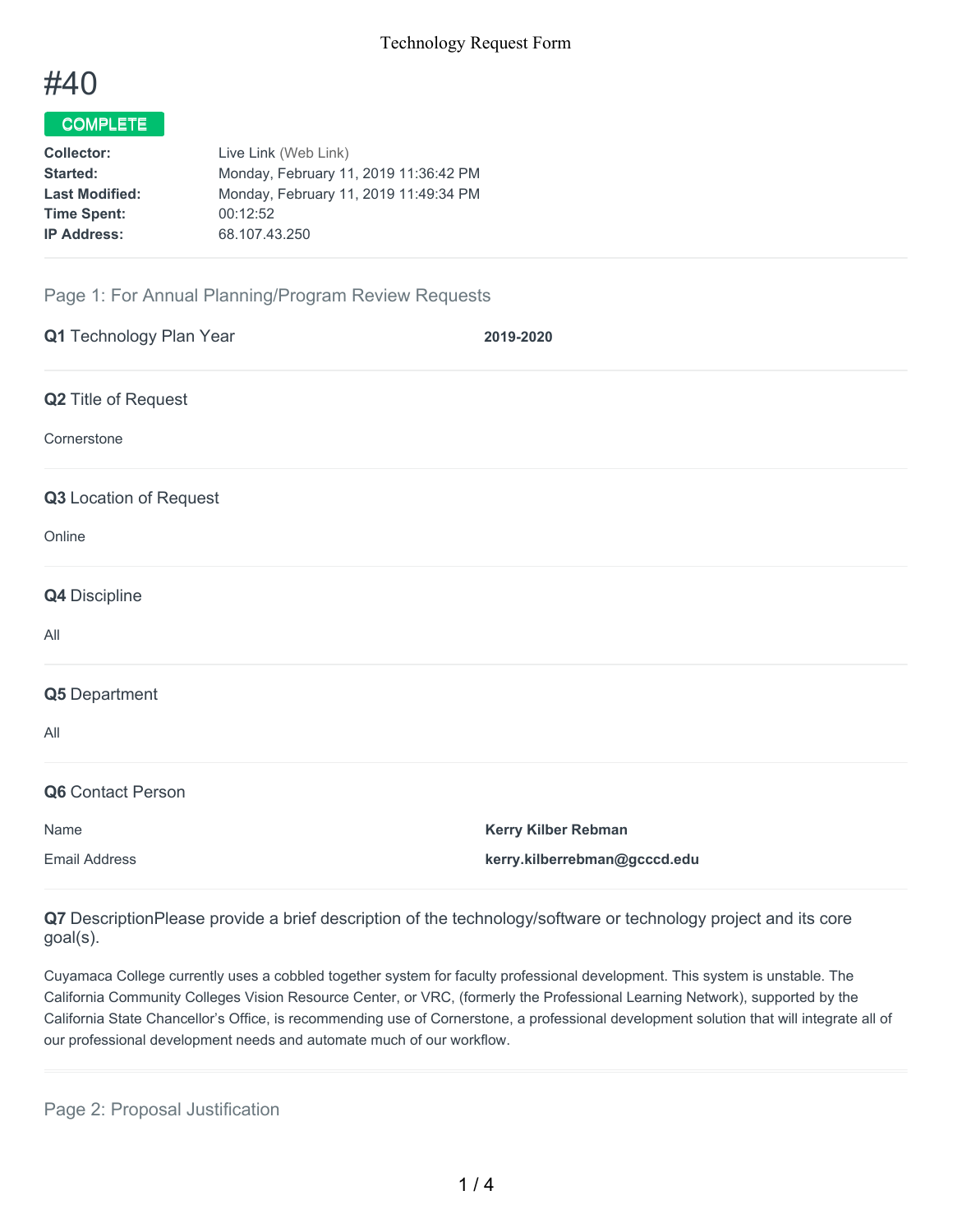#### Technology Request Form

**Q8** Please explain how the technology or enhancement supports the strategic plan. Include information on how students will be impacted and/or employees or the college or district overall. Consider whether this would this be a district-wide implementation.Which Strategic Plan priority (or priorities) are supported by this request? To access the Strategic Plan, please click here.

**Basic Skills Acceleration Guided Student Pathways Student Validation and Engagement Organizational Health**

**,**

**,**

**,**

### **Q9** How does the request support the above priorities?

This solution would support all areas of the strategic plan in that it can help the college provide relevant and timely professional development opportunities in an efficient manner. It would specifically support the Organizational Health priority by supporting a robust professional development program for all employees. Once set up, faculty and staff would be able to participate in a wide variety and large quantity of professional development as Cornerstone will suggest PD options based on faculty/staff interest. Cornerstone will save staff time and improve communication about professional development. Cornerstone will also allow the administrator to "push" learning opportunities to specific employee groups. We are proposing a Cuyamaca pilot, but this system could be extremely useful for classified professional development districtwide, especially for compliance training and tracking (Cornerstone can be integrated with compliance training systems like Keenan (or other SCORM systems). Compliance training is necessary to prevent lawsuits and meet accreditation requirements.

| <b>Q10</b> Who would this impact? Please select all that apply. | Students,       |
|-----------------------------------------------------------------|-----------------|
|                                                                 | Employees,      |
|                                                                 | College,        |
|                                                                 | <b>District</b> |
|                                                                 |                 |

#### **Q11** How would this impact the above group(s)?

Employees would have increased access to relevant and timely professional development opportunities. The goal would be to ensure these opportunities help faculty and staff directly impact student success and experiences. This would in turn affect the efficiency and effectiveness of the entire college and potentially the district.

| Q12 Does the technology support a state-wide initiative    | <b>Yes</b> |
|------------------------------------------------------------|------------|
| or is it a legal mandate or in support of a legal mandate? |            |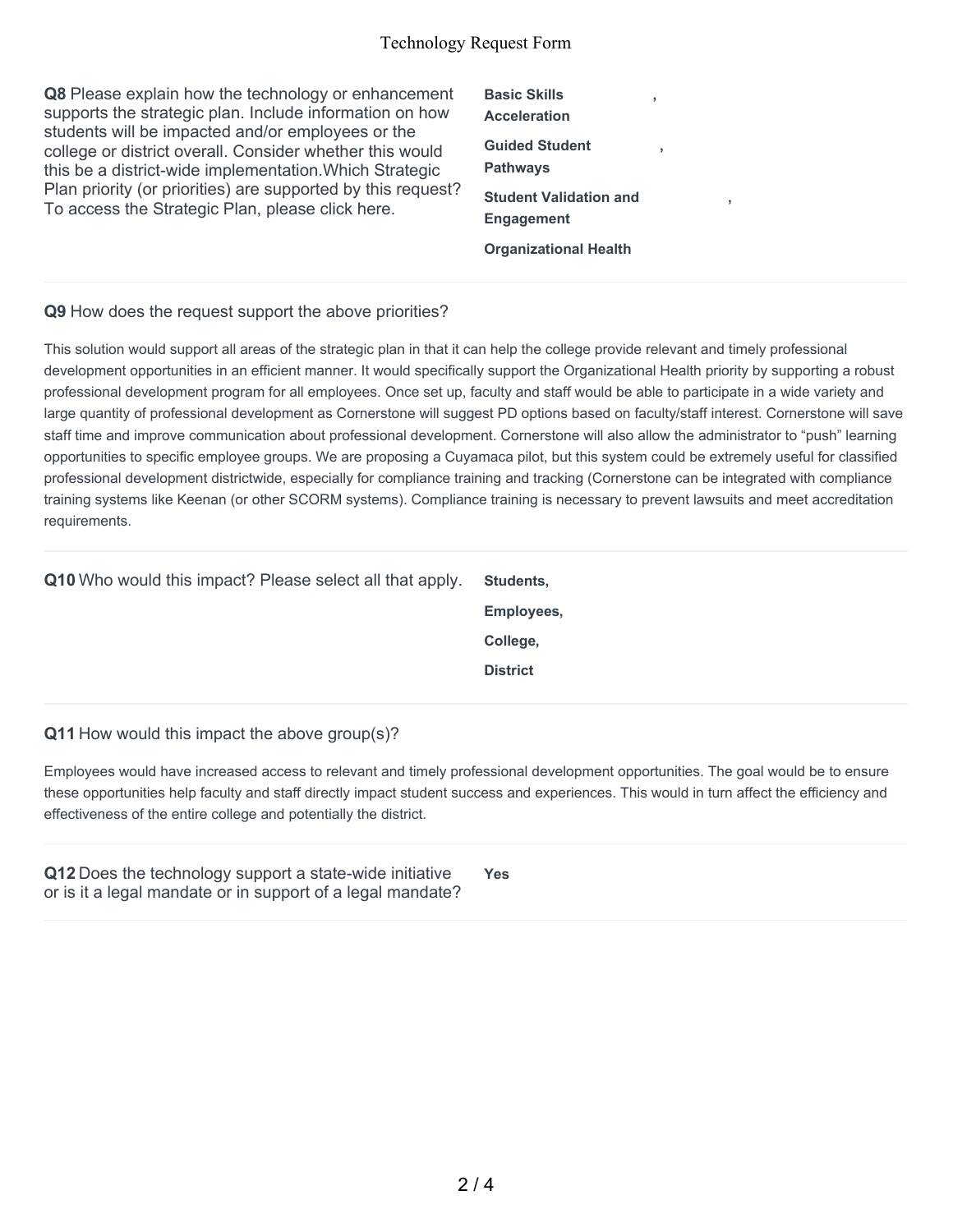**Q13** If yes, please explain how the technology supports a state-wide initiative or is it a legal mandate or in support of a legal mandate?

This project supports the State Chancellor's Office Vision for Success goals, Equity, OEI (Online Educational Initiative), Guided Pathways, and Student Success initiatives in that the OEI has identified strategies for online instructors to use maximizing learning opportunities for all students. The use of Cornerstone LMS allows all faculty to gain access to various professional development opportunities to impact their teaching online and face to face as well as collaborate with other faculty system wide. The ability to customize and organize professional development into a virtual resource; enable a highly searchable listing of effective practices, provide a discussion board for faculty and staff to communicate across disciplines, and make available a PD calendar of events would serve to enhance and support faculty and staff who are working toward these statewide initiatives. Tracking faculty flex hours is required by the state and is used for payroll. We could also track compliance training for legal mandates like accessibility.

**Q14** Please be aware that projects, once approved, are typically scheduled 6 months to a year in advance. Consider the consequences if the technology/software is not implemented, upgraded or renewed.What are the consequences if the technology/software is not implemented/upgraded, or renewed? Examples: Security concerns, loss of FTES, mandates, accreditation, etc.

If we do not adopt Cornerstone, we will continue to struggle to provide faculty information about how many PD hours they are required to complete for any given semester or year, and help them track their progress. In

addition, we will not be integrated with the Vision Resource Center thus requiring employees to access these resources outside of the professional development framework. The college is at the mercy of Google in that when it goes down, or changes any formatting, we usually find out when a submission goes missing or something does not post correctly. This would most likely involve manual processes that require staff time.

**Q15** What is the number of students impacted per semester if the technology/software is not implemented, upgraded or renewed?

6800

**Q16** What is your preferred time for implementation?

Fall 2019

**Q17** Tell us how the data you have supports the implementation of the technology. This can be qualitative or quantitative in the form of surveys, observations, SLO or other assessment data, institutional research data or other reports and data.

Our current workflow includes many manual processes that could be automated to save valuable staff time. We currently do not track completion of compliance training. The current professional development systems uses Google forms, calendar, Canvas and Google sheets. Tracking faculty PD hours is very time intensive. Faculty must search through various web sites to find PD opportunities outside of Flex Week as well as keep a record of their PD activities for audit purposes. Response rate of workshop evaluations is very low as there is no way to require it.

**Q18** Please attach any supporting data/documentation using the "Upload" button below.

**Respondent skipped this question**